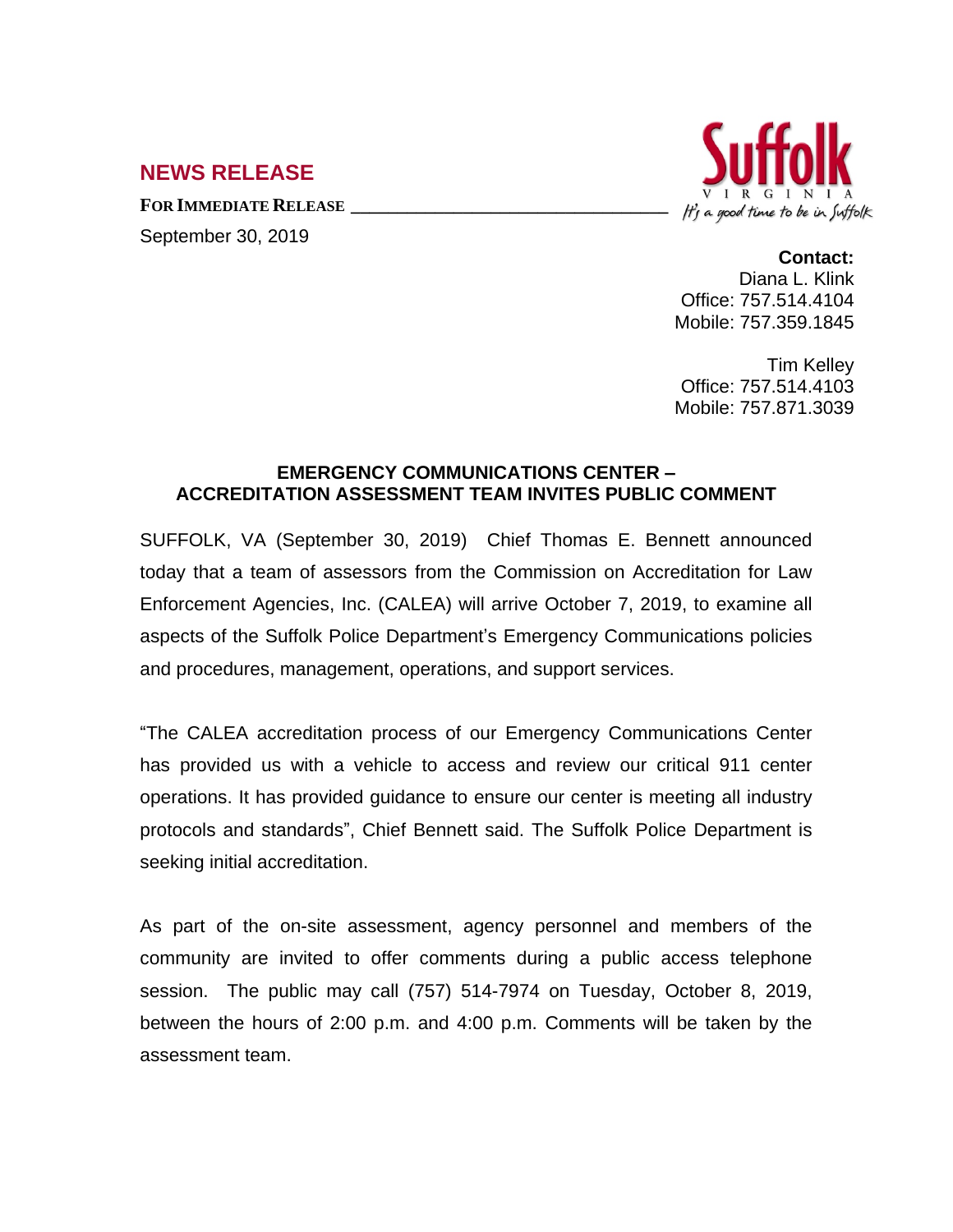Telephone comments are limited to ten (10) minutes and must address the agency's ability to comply with CALEA's standards. A copy of the standards is available at the Suffolk Police Department. To view these standards, contact Officer Shelly Koziana at telephone (757) 514-7959.

Persons wishing to submit written comments about the Suffolk Police Department's Emergency Communications Center abilities to comply with the standards for accreditation may send them to the Commission on Accreditation for Law Enforcement Agencies, Inc., 13575 Heathcote Boulevard, Suite 320, Gainesville, VA 20155, or email [calea@calea.org](mailto:calea@calea.org).

The Suffolk Police Department Emergency Communications Center must comply with approximately two hundred and five standards which, in turn, contain over three hundred bulleted sub- standards in order to gain accredited status.

The CALEA Accreditation Manager for the Suffolk Police Department is Officer Shelly Koziana. The assessment team is comprised of public safety practitioners from similar, but out of state agencies. The assessors will review written materials, interview individuals, and visit Officers and other locations where compliance can be witnessed.

The assessors are Deputy Chief Joseph Spera and Ms. Melissa Morgan.

Once the CALEA assessors complete their review of the agency, they will report to the full commission, which will then decide whether the agency is to be granted accredited status.

Accreditation is for four years, during which the agency must submit annual reports attesting to continued compliance with those standards under which it was initially accredited.